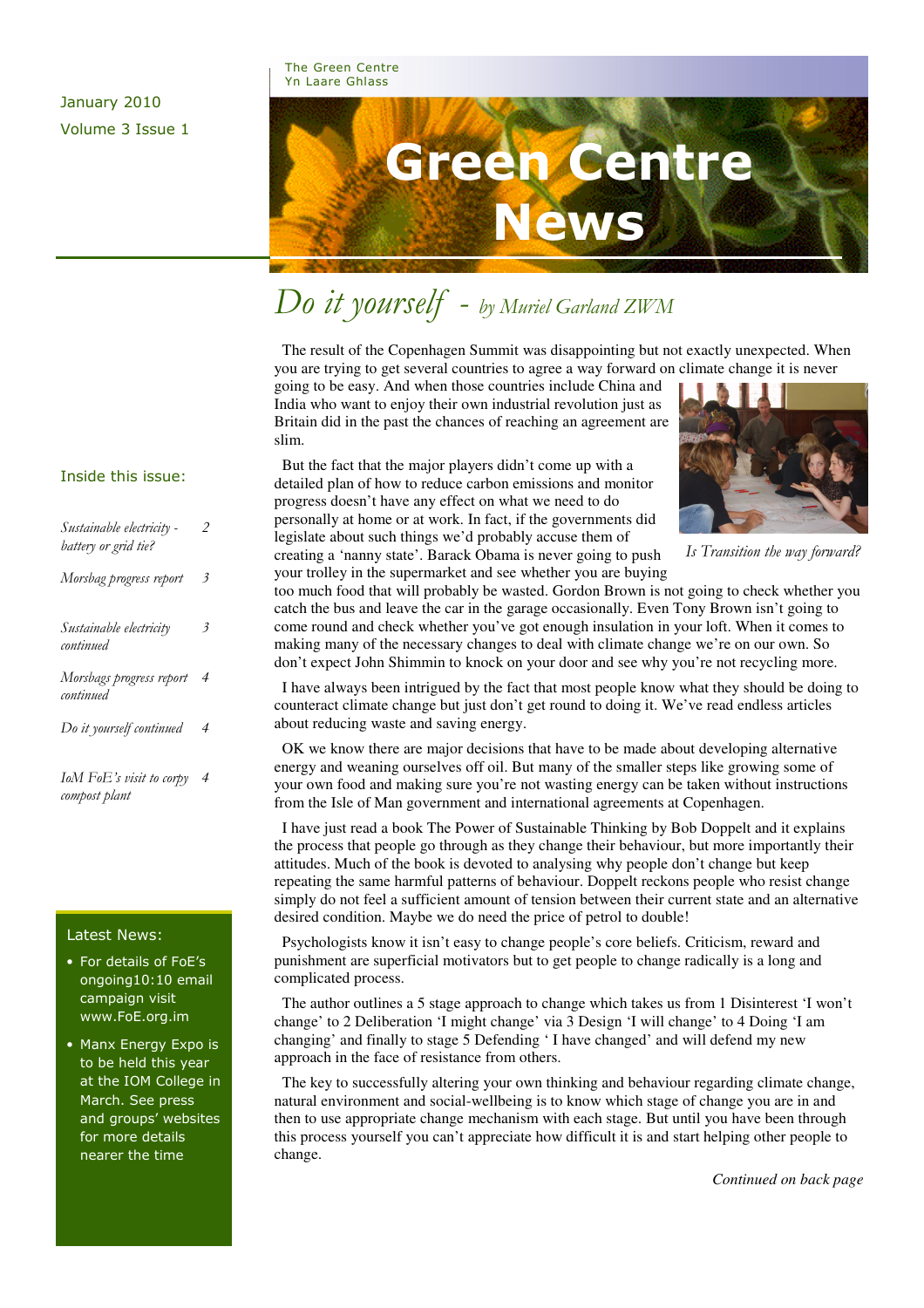

Will your wind turbine enable you to cut the tie to the MEA?

Sustainable electricity - Battery or Grid Tie?

 So you have just put up your wind turbine, or installed your hydro system, or covered your roof in photovoltaic panels, or even gone down the road of bio-energy, CHP (combined heat and power), osmotic power or even ocean power in one of its forms. However you have generated your sustainable source of electricity you now need to decide what to do with it.

 Electricity cannot be stored, at least not as electricity. So the first choice is whether to store excess generation or use it all immediately its generated, perhaps as water or space heating. If you decide to store the excess generation then your options are fairly limited at present (unless you have a relatively unlimited budget). It really comes down to storing as chemical energy in a battery or using the MEA grid (known as a grid tie system) where the generated power is used immediately via the grid then recovered by you at a later time (a sort of time shift in the use of the electricity).

 As with all decisions there are pros and cons to both method of storing the electricity. Lets consider batteries first.

These will need to be of the deep cycle variety (not car or lorry start batteries that are not designed for deep regular discharge cycles). The capacity of the batteries will need to be relatively large generally and will generally be based on a lead acid chemistry (mainly due to the cost of purchase). Also driven by cost, they are likely to be of the flooded or wet variety as these are around half the cost of sealed lead acid batteries.

 Now, lets look at the grid tie option. The first thing to say is yes it can and is done on the IOM. The MEA have a special tariff called home generation, and this allows a household (but not presently a business or farm) to connect there own electricity generation directly to the grid, subject to some safety related rules. These rules, put simply mean the MEA have to authorise the grid connection and the equipment used to make the connection must be approved to a relevant safety standard (typically for most installations this will be known as G83). The final arrangement however is very easy to use for a consumer, as it is fully automatic, and needs no special conditions to be followed in its use.

 So what are the pros and cons of these methods?

### Flooded Lead Acid battery

| Pros | Stand alone, system is independent of the MEA grid.                               |
|------|-----------------------------------------------------------------------------------|
|      | System can be ac (like mains) or dc (like car battery) or both.                   |
|      | There is no requirement to be connected to the MEA grid.                          |
| Cons | If you still use the MEA grid then you need two separate distribution<br>systems. |
|      | Capital cost, a battery for a small off grid house will cost around £5000.        |
|      | Regular maintenance required (topping up with distilled water etc).               |
|      | Life, a battery has a limited lifetime (which can be up to 15 years).             |

#### Grid Tie

| Pros | Simple system to operate, all power used via normal mains supply              |
|------|-------------------------------------------------------------------------------|
|      | No storage system to maintain or provide space for.                           |
| Cons | If the mains has failed you cannot use your renewable energy (Safety issue)   |
|      | Annual standing charge for the net meter facility, which could (will?) go up. |

Electricity cannot be stored, at least not as electricity. So the first choice is whether to store excess generation or use it all immediately its generated, perhaps as water or space heating.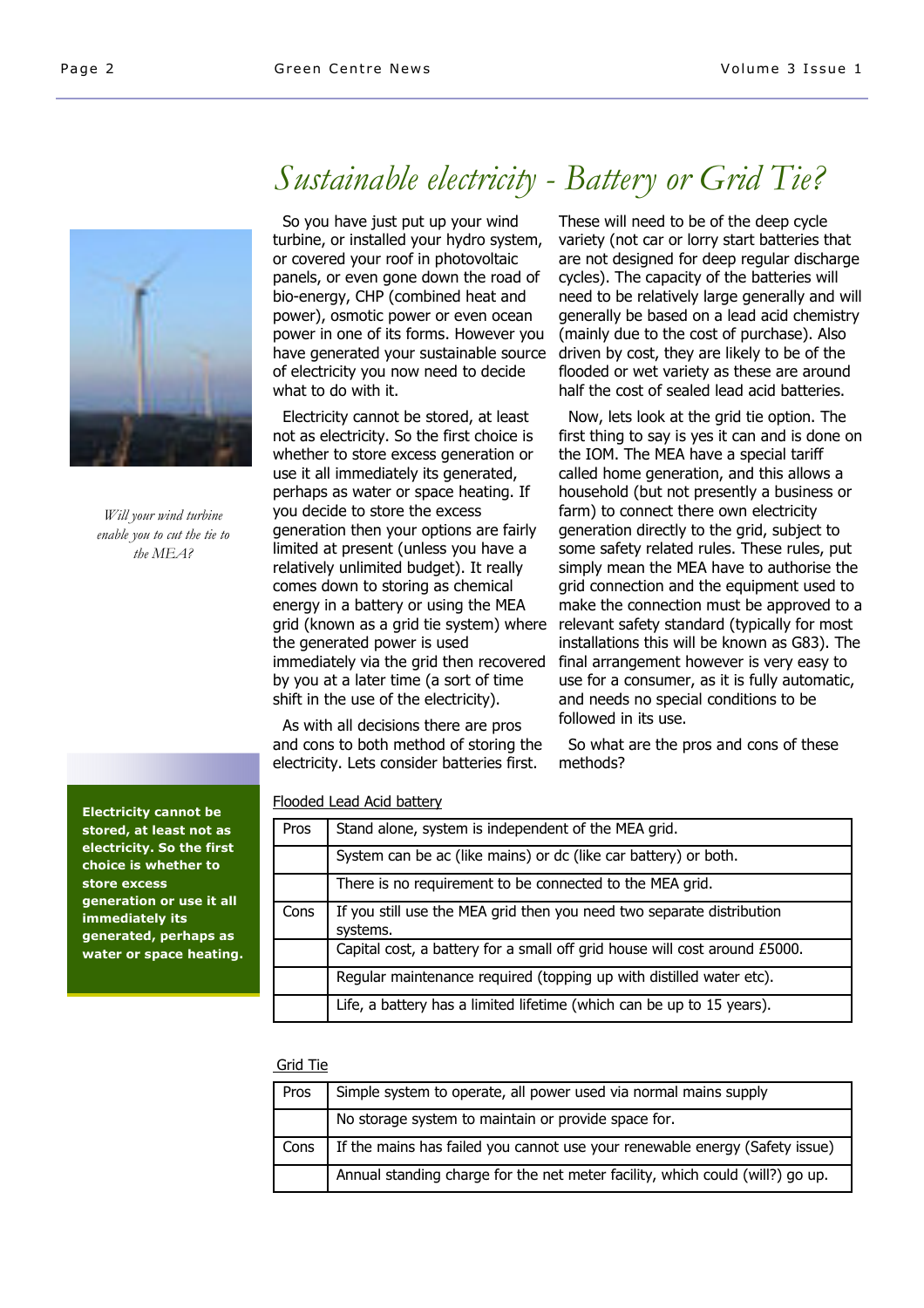# Morsbag progress report

**Thank you** for being part of something which encourages giving – all year round.

 Morsbags Central want to say hello and a huge thank you to all you fabulous morsbaggers out there who have been busily converting curtains, transforming tea-towels, stitching Skopos and liberating landfill/incinerator fabric into over 22,000 morsbags in 2009. WOW!

### Highlights include:

Over **500** new pods joining in from all around the world – special welcome to recent new pods in Italy, Germany, Saudi Arabia, Singapore and Austria.

 A jam-packed year of morsbagging events: county fairs, concerts, market stalls, food fairs, charity shops, eco-fairs, transition towns, radio and newspaper interviews, Knitting and Stitching shows – thank you to everyone for organising these and doing them in all your own special, highly valuable, ways. Local is great, great, great!

 Collaboration with the Marine Conservation Society who do wonderful things on a daily basis: http://www.mcsuk.org

 A star morsbagger managed to get a spot on the Fourth Plinth in Trafalgar Square, London, to sew morsbags on a handcrank machine and throw them into the crowd below, despite her fear of heights!

http://www.oneandother.co.uk/participan ts/Sazzie

 An Italian pod who has helped get the morsbags message into full swing: http://www.youtube.com/watch?v=5vNX xLDpzZs

There are 12 pods who have made over 1000 morsbags and a pod of Young Offenders are in the top spot, having made over 3000 morsbags. Arriba! However, to all the pods who've made a single bag – every morsbag makes a difference. Well done everyone!

 New, gorgeous, great quality and totally ethical dark blue morsbags t-shirts. They've proved highly popular although we still have plenty left in stock, so please feel free to order for all your morsbagging needs next year! http://www.morsbags.com/stuff/stuff.ht ml



Lets make 2010 the year of the Morsbag

Sustainable Electricity - continued

Notes:

1. See Green Centre newsletter vol1 issue 2 for net metering details.

 From time to time MEAC recover sealed lead acid batteries from industrial users. These will be likely to have a further useful life (up to 5 year) and MEAC will supply these batteries free of charge to sustainable generating systems. Contact us via the Green Centre for more details.

### Feed In Tariff

 In April this year the UK will move to a system of feed-in tariffs whereby anyone generating electricity on a small scale will be able to gain a payment at a fixed known level for each unit (kilowatt hour) generated. The payment varies from one technology to another to take into account the capital cost of the different methods of generation.

 Feed-in tariffs will replace ROC's (renewable obligation certificates) for small systems, and will allow some of the unknowns in the economics of micro generation to be eliminated. This will (and is designed to) encourage a greater take up of micro generation. The method has been in use (and proved successful at encouraging the take up of renewables) throughout most of Europe for some years now, and has allowed Germany, Spain etc. to be much less reliant on fossil fuels.

The feed-in system will not apply on the IOM. Now there's a surprise.

Article supplied by George Fincher MEAC

Feed-in tariffs will replace ROC's (renewable obligation certificates) for small systems, and will allow some of the unknowns in the economics of micro generation to be eliminated.